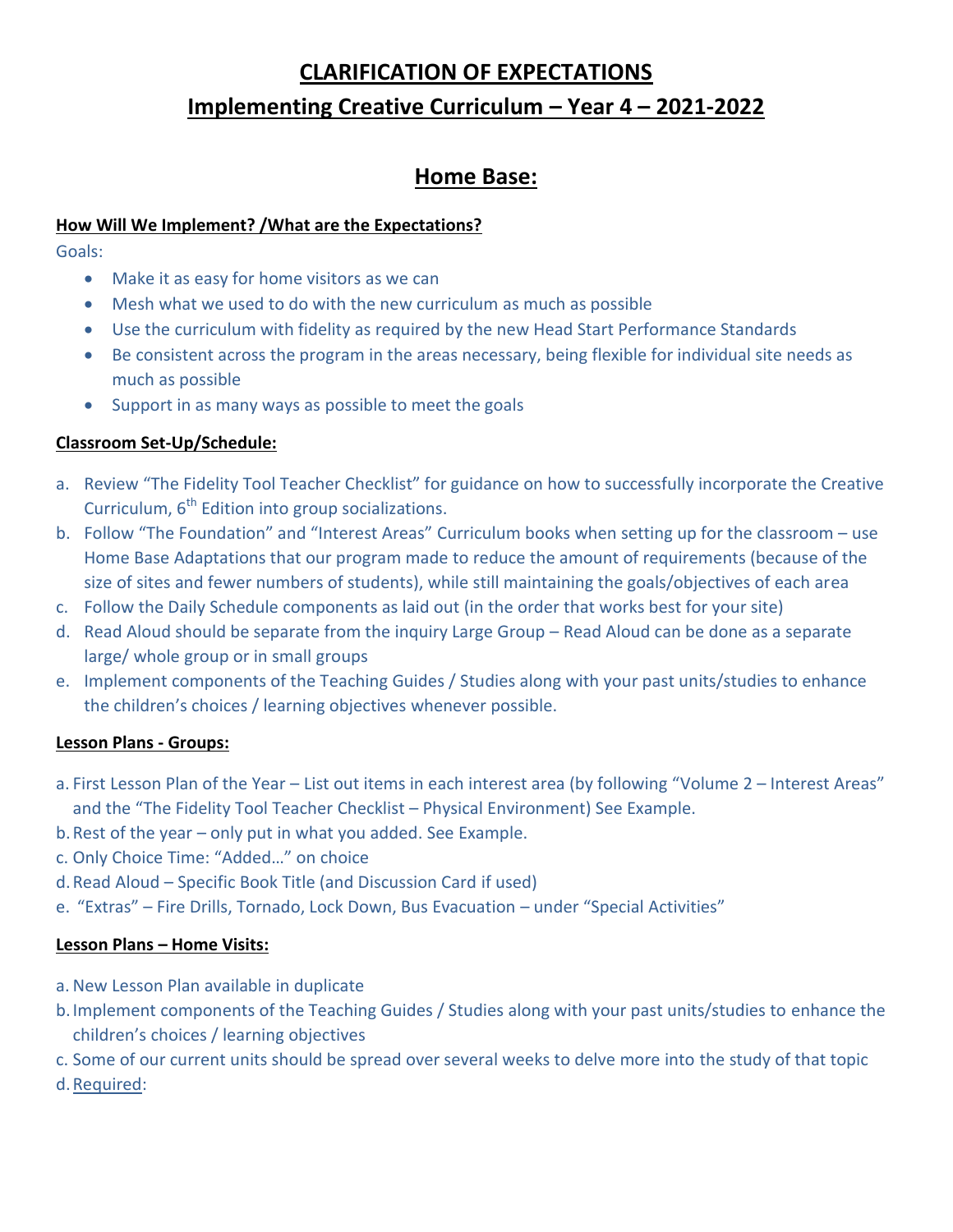- Question of the Week (your own or Creative Curriculum's) using the format of the Creative Curriculum and Charting when possible (asking each family/child, keeping track over the week and sharing the next week). See Example.

- 1 Mighty Minute per home visit (opener – either your own or one from Creative Curriculum)

- 1-2 Intentional Teaching Cards per home visit
- Other activities from current curriculum that are similar to other intentional teaching cards
- Read Aloud (with or without a Book Discussion Card) sometimes home visitor reads, sometimes parent reads
- Second Step Still using Second Step Curriculum use CC SE cards as additional resource

- Other components of the Creative Curriculum will be added as resources to the front of the binder you take on each home visit and should be implemented throughout:

- *1. Bloom's Taxonomy – Examples of skills, cue words and question stems*
- *2. Intentional Teaching Cards – Focusing on Objectives for Development & Learning*
- *3. Intentional Teaching Cards (correlation to each learning area)*
- *4. Learning Games and Objectives for Development and Learning*
- *5. List of available Mighty Minutes*
- *6. List of Book Discussion Cards and correlating Study*
- *7. List of Our Children's Book Collection and correlating Study*

# **Parent Follow-Through / In-Kind:**

a. Use same activities as in the past, will add Learning Games to Parent Guides –

Required: Ask parents to always choose Learning Game as one option

#### **Progress Reports:**

- b. Choose between Report Card or Family Conference Form (make sure to have parents sign whichever one you use – there is no spot to sign on Report Card)
- c. Transition sending to schools in May Education Coordinators will decide in May

# **Fidelity Checks:**

- a. *Complete "The Fidelity Tool Teacher Checklist" – Physical Environment* before students begin
- b. Also use other sections as a resource during first 2 months of group socializations
- c. *Review "The Fidelity Tool Teacher Checklist"* after September and October groups are complete *- FILL IN Pages:* 8 – Use-1 and 38 – 11. The teacher uses effective strategies…
- d. Teachers and Education Coordinators will complete "Administrator Fidelity Tool" together in January:
	- a. USE: 1. The teacher follows the guidance provided in a particular Teaching Guide
	- b. PHYSICAL ENVIRONMENT:
		- i. 1. The classroom is organized to support learning and encourage children to work independently and with peers in self-selected activities
		- ii. 2. Interest areas are attractive, available as a choice daily, and supplied with an adequate amount of developmentally appropriate, well-maintained materials